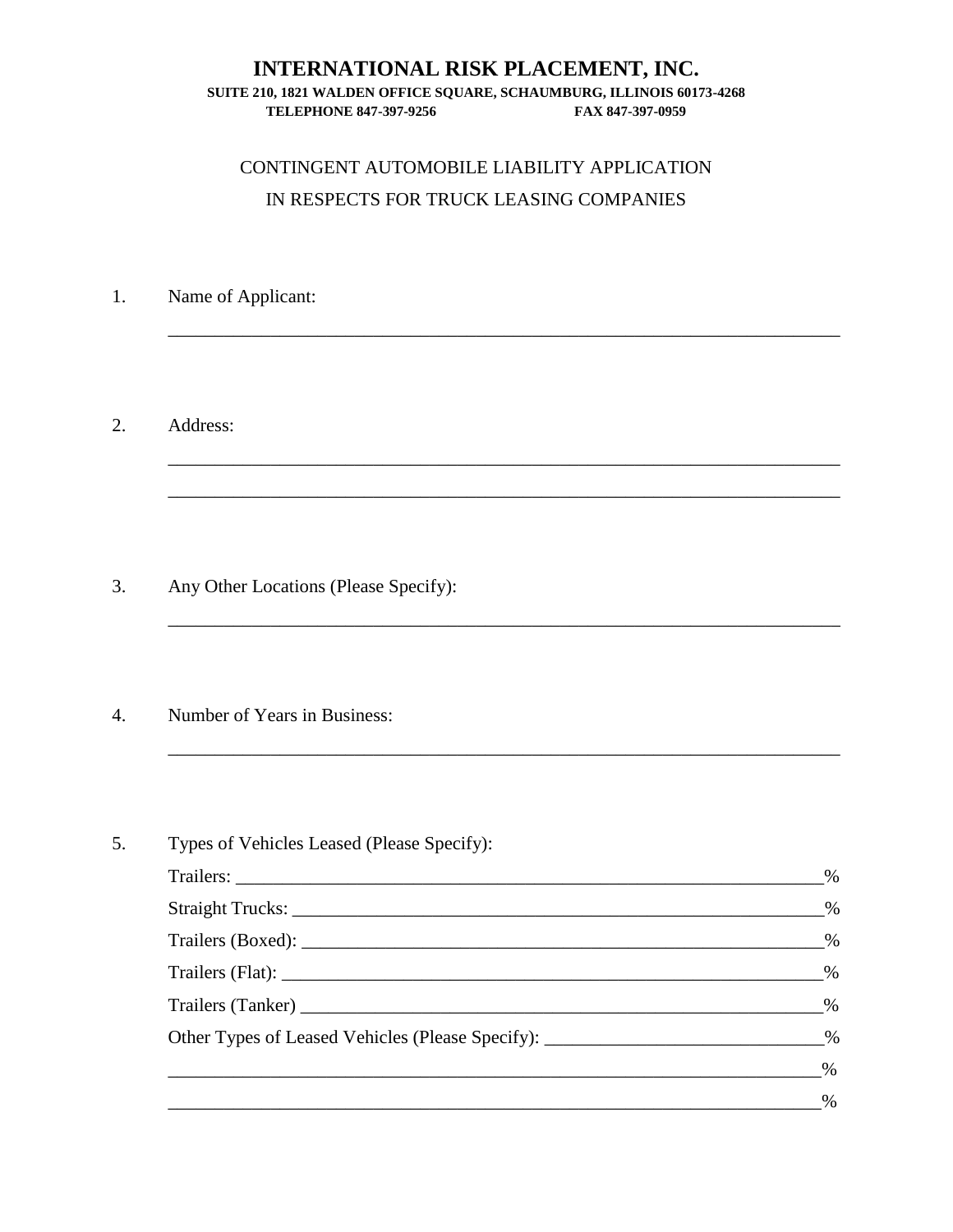### **INTERNATIONAL RISK PLACEMENT, INC.**

#### **SUITE 210, 1821 WALDEN OFFICE SQUARE, SCHAUMBURG, ILLINOIS 60173-4268 TELEPHONE 847-397-9256 FAX 847-397-0959**

# CONTINGENT AUTOMOBILE LIABILITY APPLICATION IN RESPECTS FOR TRUCK LEASING COMPANIES PAGE TWO

| Number of Vehicles Leased:                                                        |      |  |
|-----------------------------------------------------------------------------------|------|--|
|                                                                                   |      |  |
|                                                                                   |      |  |
|                                                                                   |      |  |
|                                                                                   |      |  |
|                                                                                   |      |  |
| Other Types of Leased Vehicles (Please Specify): ________________________________ |      |  |
|                                                                                   |      |  |
| <b>Duration of Lease:</b>                                                         |      |  |
|                                                                                   | $\%$ |  |
|                                                                                   | $\%$ |  |
|                                                                                   |      |  |
|                                                                                   | $\%$ |  |
|                                                                                   | %    |  |
| (A) Total Gross Receipts Forthcoming Year:                                        |      |  |
| (B) Total Gross Receipts For Leasing Operations:                                  |      |  |
| Past Three Years Gross Receipts:                                                  |      |  |
| Total<br><b>Leasing Operations</b>                                                |      |  |
| 2021/2022 2021/2022 2021/2022 2021/2022 2021                                      |      |  |
|                                                                                   |      |  |
|                                                                                   |      |  |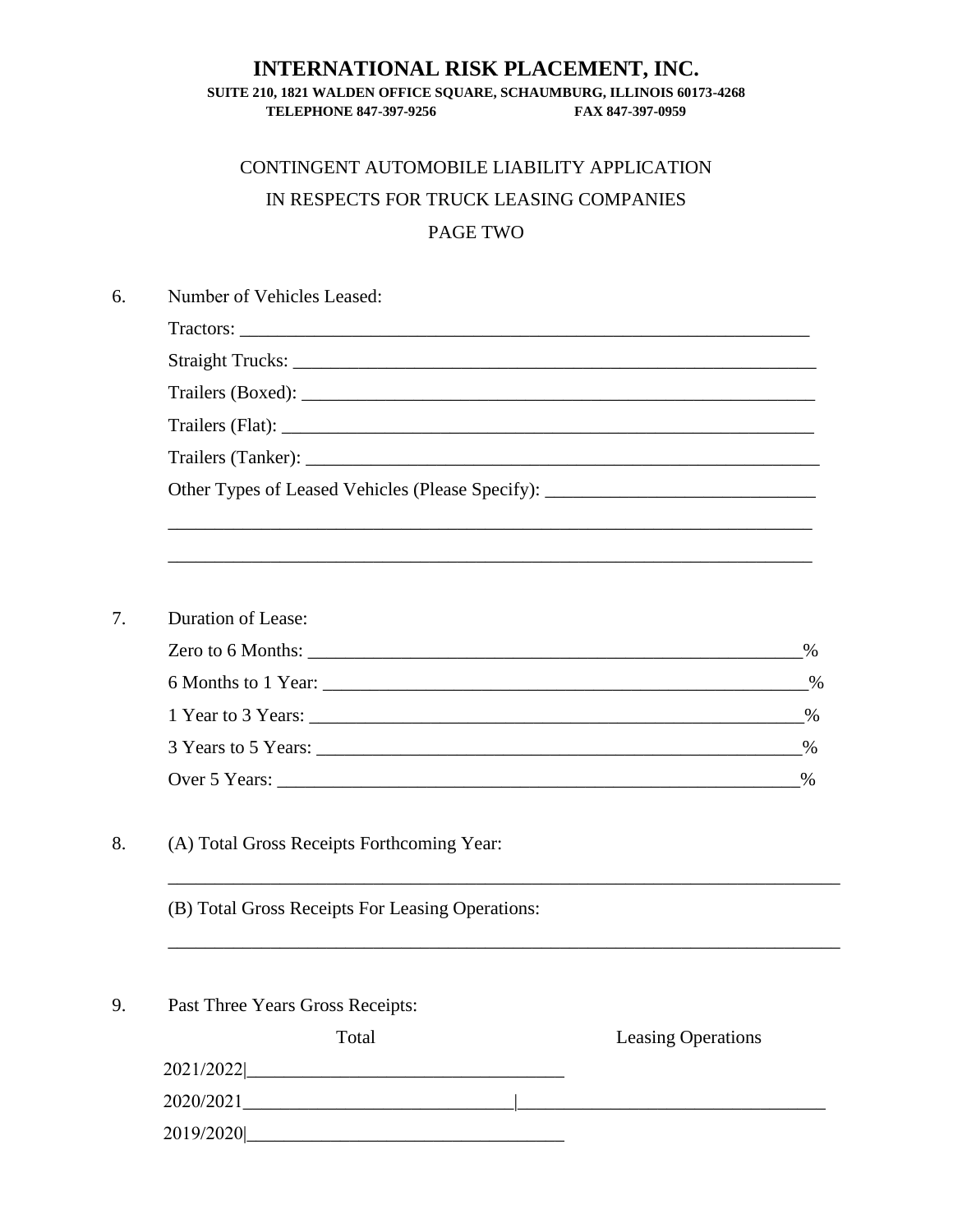### **INTERNATIONAL RISK PLACEMENT, INC. SUITE 210, 1821 WALDEN OFFICE SQUARE, SCHAUMBURG, ILLINOIS 60173-4268 TELEPHONE 847-397-9256 FAX 847-397-0959**

## CONTINGENT AUTOMOBILE LIABILITY APPLICATION IN RESPECTS FOR TRUCK LEASING COMPANIES PAGE THREE

10. Are Any Vehicles You Lease, Involved In The Transportation of Gasoline, Explosives, or Nuclear Items? If Yes, Please Explain:

\_\_\_\_\_\_\_\_\_\_\_\_\_\_\_\_\_\_\_\_\_\_\_\_\_\_\_\_\_\_\_\_\_\_\_\_\_\_\_\_\_\_\_\_\_\_\_\_\_\_\_\_\_\_\_\_\_\_\_\_\_\_\_\_\_\_\_\_\_\_\_

\_\_\_\_\_\_\_\_\_\_\_\_\_\_\_\_\_\_\_\_\_\_\_\_\_\_\_\_\_\_\_\_\_\_\_\_\_\_\_\_\_\_\_\_\_\_\_\_\_\_\_\_\_\_\_\_\_\_\_\_\_\_\_\_\_\_\_\_\_\_\_\_

\_\_\_\_\_\_\_\_\_\_\_\_\_\_\_\_\_\_\_\_\_\_\_\_\_\_\_\_\_\_\_\_\_\_\_\_\_\_\_\_\_\_\_\_\_\_\_\_\_\_\_\_\_\_\_\_\_\_\_\_\_\_\_\_\_\_\_\_\_\_\_\_

\_\_\_\_\_\_\_\_\_\_\_\_\_\_\_\_\_\_\_\_\_\_\_\_\_\_\_\_\_\_\_\_\_\_\_\_\_\_\_\_\_\_\_\_\_\_\_\_\_\_\_\_\_\_\_\_\_\_\_\_\_\_\_\_\_\_\_\_\_\_\_\_

\_\_\_\_\_\_\_\_\_\_\_\_\_\_\_\_\_\_\_\_\_\_\_\_\_\_\_\_\_\_\_\_\_\_\_\_\_\_\_\_\_\_\_\_\_\_\_\_\_\_\_\_\_\_\_\_\_\_\_\_\_\_\_\_\_\_\_\_\_\_\_\_

\_\_\_\_\_\_\_\_\_\_\_\_\_\_\_\_\_\_\_\_\_\_\_\_\_\_\_\_\_\_\_\_\_\_\_\_\_\_\_\_\_\_\_\_\_\_\_\_\_\_\_\_\_\_\_\_\_\_\_\_\_\_\_\_\_\_\_\_\_\_\_\_

\_\_\_\_\_\_\_\_\_\_\_\_\_\_\_\_\_\_\_\_\_\_\_\_\_\_\_\_\_\_\_\_\_\_\_\_\_\_\_\_\_\_\_\_\_\_\_\_\_\_\_\_\_\_\_\_\_\_\_\_\_\_\_\_\_\_\_\_\_\_\_\_

\_\_\_\_\_\_\_\_\_\_\_\_\_\_\_\_\_\_\_\_\_\_\_\_\_\_\_\_\_\_\_\_\_\_\_\_\_\_\_\_\_\_\_\_\_\_\_\_\_\_\_\_\_\_\_\_\_\_\_\_\_\_\_\_\_\_\_\_\_\_\_\_

\_\_\_\_\_\_\_\_\_\_\_\_\_\_\_\_\_\_\_\_\_\_\_\_\_\_\_\_\_\_\_\_\_\_\_\_\_\_\_\_\_\_\_\_\_\_\_\_\_\_\_\_\_\_\_\_\_\_\_\_\_\_\_\_\_\_\_\_\_\_\_\_

\_\_\_\_\_\_\_\_\_\_\_\_\_\_\_\_\_\_\_\_\_\_\_\_\_\_\_\_\_\_\_\_\_\_\_\_\_\_\_\_\_\_\_\_\_\_\_\_\_\_\_\_\_\_\_\_\_\_\_\_\_\_\_\_\_\_\_\_\_\_\_\_

- 11. Please Confirm All Vehicles Leased Are Leased With A Written Lease Agreement:
- 12. Please Confirm Your Written Lease Agreement Contains A Hold Harmless Agreement In Your Favor:

13. In The Past Three Years Have You Been Named In A Suit:

Explain:

14. In The Past Three Years Have Any Claims Been Paid on Your Behalf:

Explain: